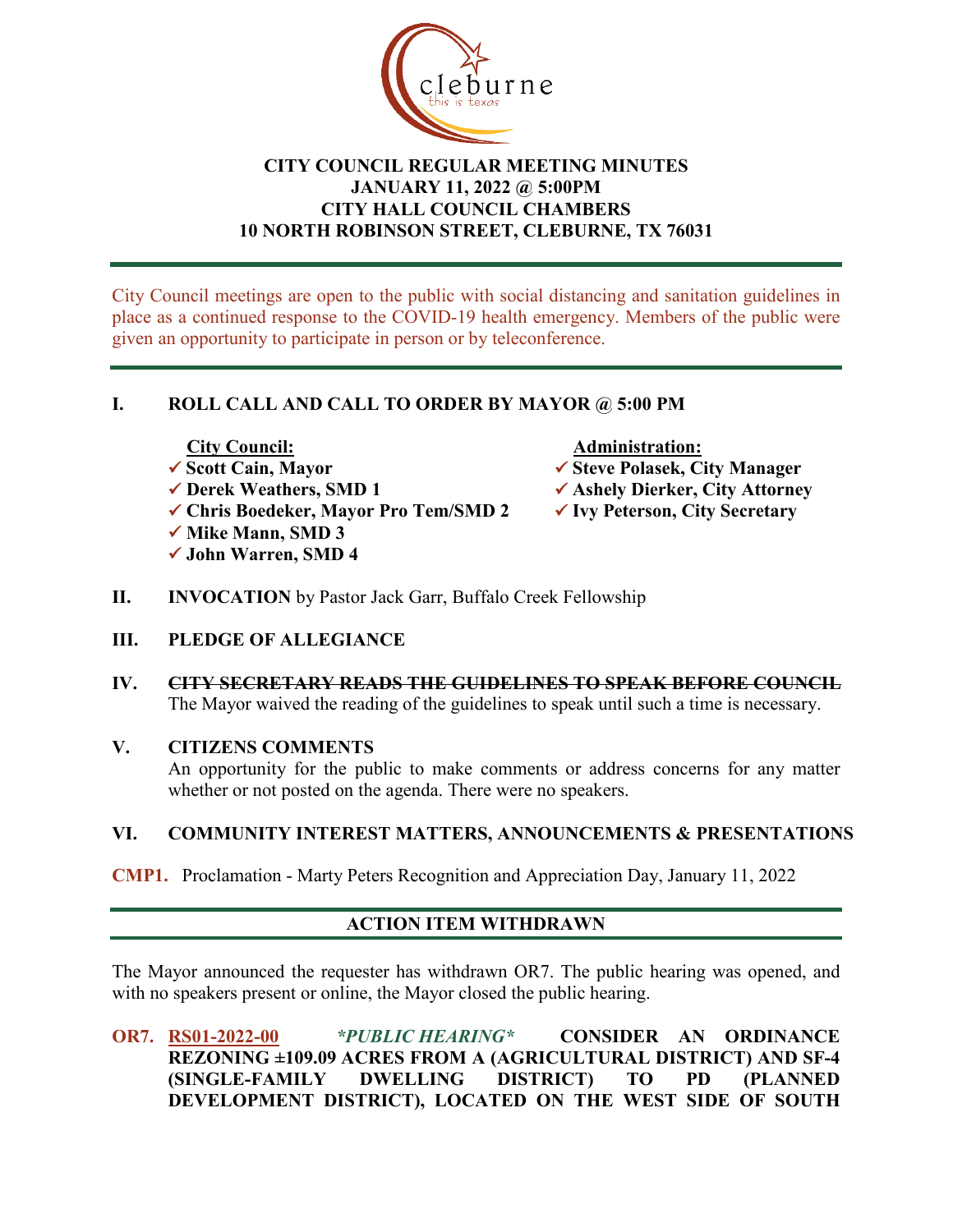# **NOLAN RIVER ROAD, NORTH OF MILLBRAE ROAD AND WEST OF DUBLIN DRIVE, AS REQUESTED BY BURTON JACK FAMILY LTD, REPRESENTED BY D.R. HORTON TEXAS, LTD, CASE ZC21-029.**

Presented by: David Jones, Community Development Director

Summary: Since the time of property owners' notification, this case has been withdrawn per the applicant's request and no formal action is needed at this time.

# **CONSENT AGENDA**

All of the following items on the Consent Agenda are considered to be routine and selfexplanatory by the Council and will be enacted with one motion.

## **MN1. CONSIDER MINUTES FOR THE DECEMBER 14, 2021 REGULAR COUNCIL MEETING.**

**RS1. RS01-2022-01 CONSIDER A RESOLUTION CONSENTING TO THE EXTENSION OF THE DECLARATION OF LOCAL DISASTER UNTIL JANUARY 25, 2022.**

Presented by: Steve Polasek, City Manager

# **RS2. RS01-2022-02 CONSIDER A RESOLUTION GRANTING A REQUEST FOR A PRIVATE WATER WELL AT 1151 WEST KATHERINE P RAINES DRIVE IN ACCORDANCE WITH SECTION 51.004: WATER WELLS OF THE CODE OF ORDINANCES; AS REQUESTED BY VICTRON ENERGY.**

Presented by: Jeremy Hutt, Public Works Director

Summary: Saldena Properties, L.P., a subsidiary of Victron Energy, Inc., the Company, is in the process of developing a 9,000 square foot multi-faceted convenience/travel center at 1151 W. Katherine P. Raines Dr. known as the Texas Best Smokehouse of Cleburne. This development is currently under construction.

Victron Energy, Inc. has submitted an application for a private water well for the purposes of irrigation and water level control within their pond. An exemption from the Prairielands Groundwater Conservation District has been given to Victron Energy, Inc.

The convenience store and restaurants will be served by City water and sewer systems. Section 51.004 of the Code of Ordinances allows for water wells within the City Limits if City Council approves the request for the water well.

#### **OR1. OR01-2022-01 CONSIDER AN ORDINANCE AMENDING THE FISCAL YEAR 2022 ANNUAL BUDGET (#1) FOR AMBULANCE REPAIRS.**

Presented by: Marcie Freelan, Assistant Director of Finance, and Scott Lail, Fire Chief Summary: Staff is requesting a budget amendment to the Fire Department budget appropriations for maintenance & repair in the amount of \$70,950. With the loss of Medic-2 as a frontline response unit, the Fire Department must move Medic-4, a 2003 model used as a special events standby unit, into service as a full-time backup ambulance. The requested budget amendment is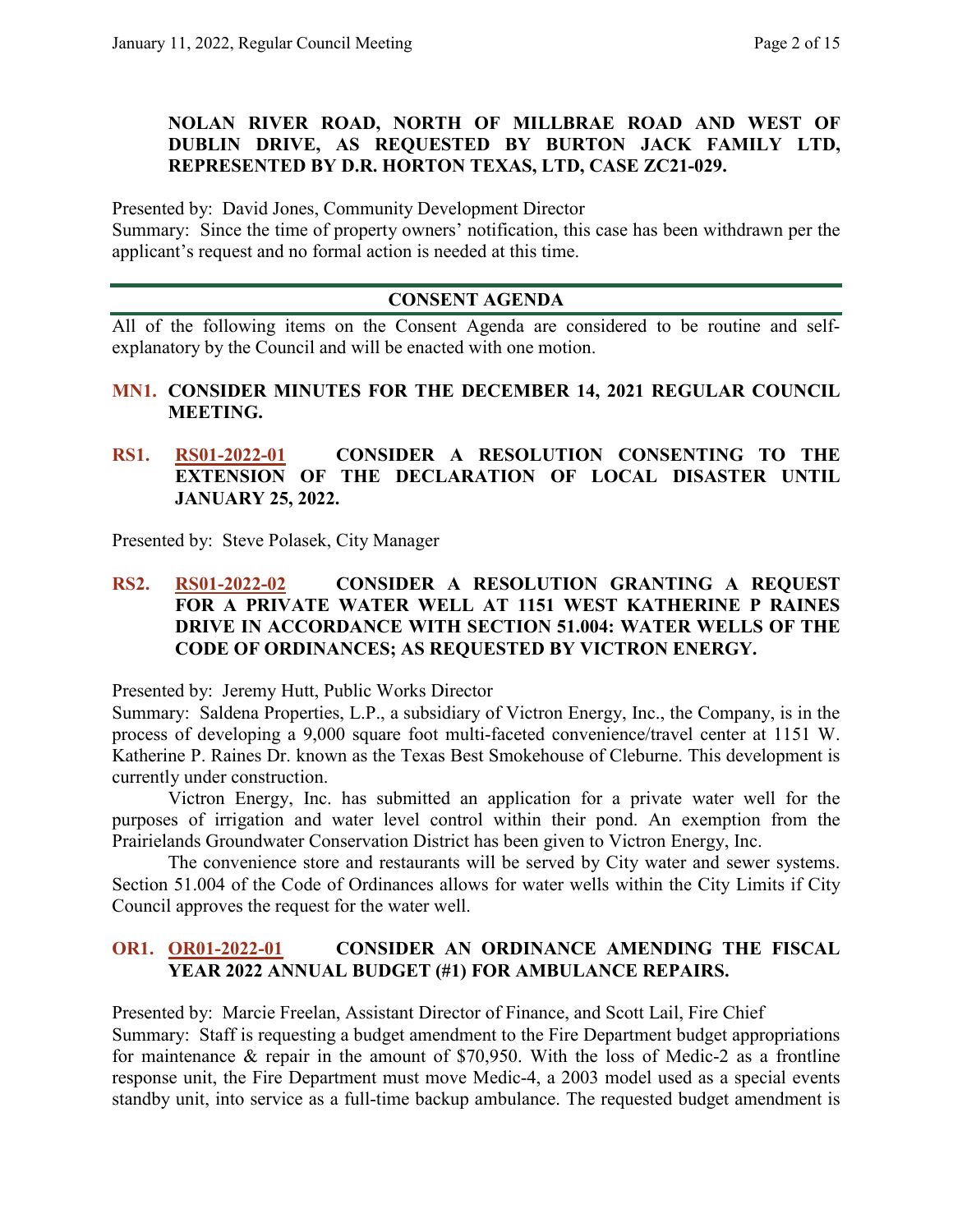to fund updates for Medic-4 to meet the rigors of multiple daily transports and retrofit to the current stretcher style that CFD uses. The estimated amount for the work and equipment is \$64,500. The requested amendment amount reflects a 10% contingency for possible unforeseen increases in parts costs. Additionally, \$23,000 of the total is for the stretcher that will be transferred to the ambulance CFD most recently ordered once received.

The proposed General Fund budget amendment in the amount of \$70,950 will revise the total adopted General Fund budget of \$43,983,253 (Ordinance OR09-2021-45) to \$44,054,203, funded with fund balance reserves.

#### **OC1. APPROVE ACCOUNTS PAYABLE FOR THE MONTH OF NOVEMBER 2021.**

Presented by: Marcie Freelan, Assistant Director of Finance

# **RS3. RS01-2022-03 CONSIDER A RESOLUTION AUTHORIZING A CONSERVATION EASEMENT AGREEMENT WITH MITIGATION FUTURES CONSERVANCY, AS REQUIRED FOR THE SPARKS DRIVE PROJECT.**

Presented by: Jeremy Hutt, Public Works Director

Summary: During the permitting process of the Sparks Drive connection to the Chisholm Trail Parkway, it was determined that the project impacts a small area of wetlands (1.023 acres). The City was required to prepare a wetlands mitigation plan to meet permit requirements of the U.S. Army Corps of Engineers (USACE). The USACE permit, issued on December 4, 2019, contains conditions to ensure perpetual protection of the wetlands. Specifically, the USACE permit requires the City enter into a Conservation Easement Agreement with a qualified third-party that will perpetually monitor the area and to ensure the conditions of the permit are being met.

The Tax Increment Financing District Reinvestment Zone No. I (TIF I) Board of Directors met on December 3, 2018, where they unanimously approved spending up to \$45,000 for a conservation easement. The City Council of the City of Cleburne approved the TIF #1 board's recommendation to spend up to \$45,000 for the development of a Conservation Easement for Sparks Drive on April 23, 2019 by Resolution RS04-2019-34.

The Mayor reminded the public that any changes made to the Declaration of Disaster will be made by the entire council.

|                 | <b>Motion</b>         | <b>Second</b> | Ave                  | $\mathbf{N_0}$ | <b>Abstain</b> | <b>Absent</b> | <b>Result</b>         |
|-----------------|-----------------------|---------------|----------------------|----------------|----------------|---------------|-----------------------|
| Weathers        |                       |               | Х                    |                |                |               | Approved as presented |
| <b>Boedeker</b> |                       |               | X                    |                |                |               | Approved as amended   |
| Mann            |                       |               |                      |                |                |               | Denied                |
| Warren          |                       |               | X                    |                |                |               | Withdrawn             |
| Cain            |                       |               | X                    |                |                |               | Postponed until:      |
|                 | <b>Motion Carried</b> |               | <b>Motion Failed</b> |                |                |               | <b>Roll Call</b>      |
|                 |                       |               |                      |                |                |               |                       |

#### **MOTION: to approve as presented in its entirety**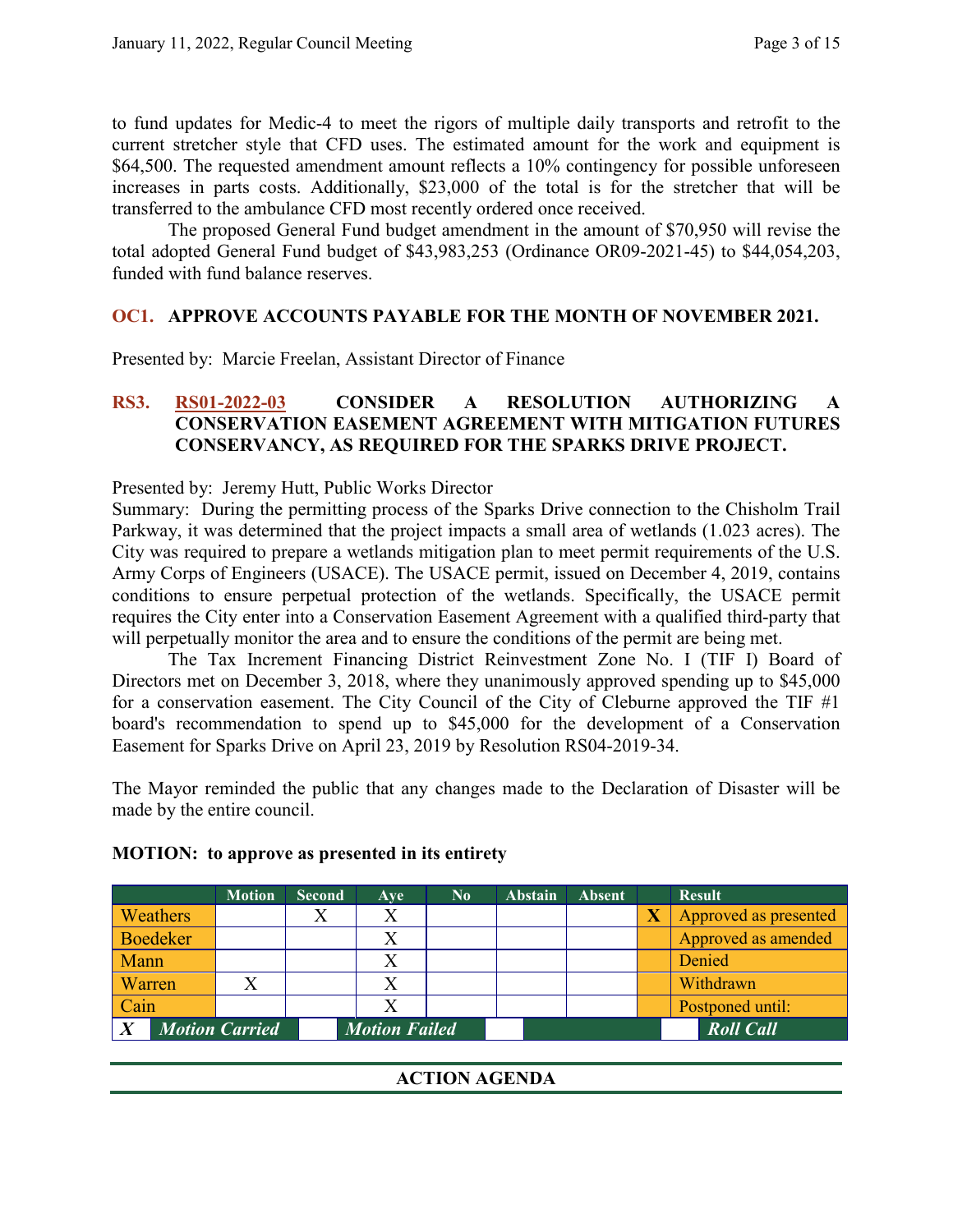# **OR2. OR01-2022-02** *\*PUBLIC HEARING\** **CONSIDER AN ORDINANCE AMENDING TITLE XV: LAND USAGE, CHAPTER 154: SUBDIVISIONS, SECTION 154.084: SIDEWALK REQUIREMENTS.**

Presented by: Jeremy Hutt, Public Works Director

Summary: The existing Ordinance language included in Section 154.084 is in need of an update. The proposed language will include requirements for new sidewalks and have the following sections: Purpose, Sidewalk Requirements, Design Standards, Architectural Barriers Act, Waivers, and Appeal Process.

Mayor Cain opened the public hearing. There were no speakers and the public hearing was closed.

|                |                 | <b>Motion</b>         | <b>Second</b> | <b>Ave</b>           | $\bf No$ | <b>Abstain</b> | <b>Absent</b> |                         | <b>Result</b>         |
|----------------|-----------------|-----------------------|---------------|----------------------|----------|----------------|---------------|-------------------------|-----------------------|
|                | <b>Weathers</b> |                       |               | Χ                    |          |                |               | $\overline{\textbf{X}}$ | Approved as presented |
|                | Boedeker        |                       |               |                      |          |                |               |                         | Approved as amended   |
| <b>Mann</b>    |                 |                       |               |                      |          |                |               |                         | Denied                |
| <b>Warren</b>  |                 |                       |               |                      |          |                |               |                         | Withdrawn             |
| $\vert$ Cain   |                 |                       |               |                      |          |                |               |                         | Postponed until:      |
| $\overline{X}$ |                 | <b>Motion Carried</b> |               | <b>Motion Failed</b> |          |                |               |                         | <b>Roll Call</b>      |

#### **MOTION: to approve as presented**

**OR3. OR01-2022-00** *\*PUBLIC HEARING\** **CONSIDER AN ORDINANCE REZONING ±4.05 ACRES FROM SF-4 (SINGLE-FAMILY DWELLING DISTRICT) TO D (DUPLEX OR TWO-FAMILY DWELLING DISTRICT), LOCATED ALONG PITTMAN STREET, BETWEEN BOONE STREET AND CEDAR STREET, AS REQUESTED BY J FOX INVESTMENTS, REPRESENTED BY COLDWELL BANKER APEX, CASE ZC21-025.**

Presented by: David Jones, Community Development Director

Summary: The applicant has requested to rezone approximately 4.05 acres from SF-4 (Single-Family Dwelling District) to D (Duplex or Two-Family Dwelling District) for the property generally located along Pittman Street, between Boone Street and Cedar Street. The applicant has indicated their intent to rezone and re-plat the subject property for the future construction of duplexes.

The Planning and Zoning Commission considered this request at their December 13, 2021 meeting and recommended approval with a vote of 6-1.

Mayor Cain inquired if the Planning and Zoning Commission asked for a Planned Development zoning rather than a straight duplex.

Councilmember Warren agreed that this is a great project for that area, but would prefer a Planned Development rather than duplex zoning.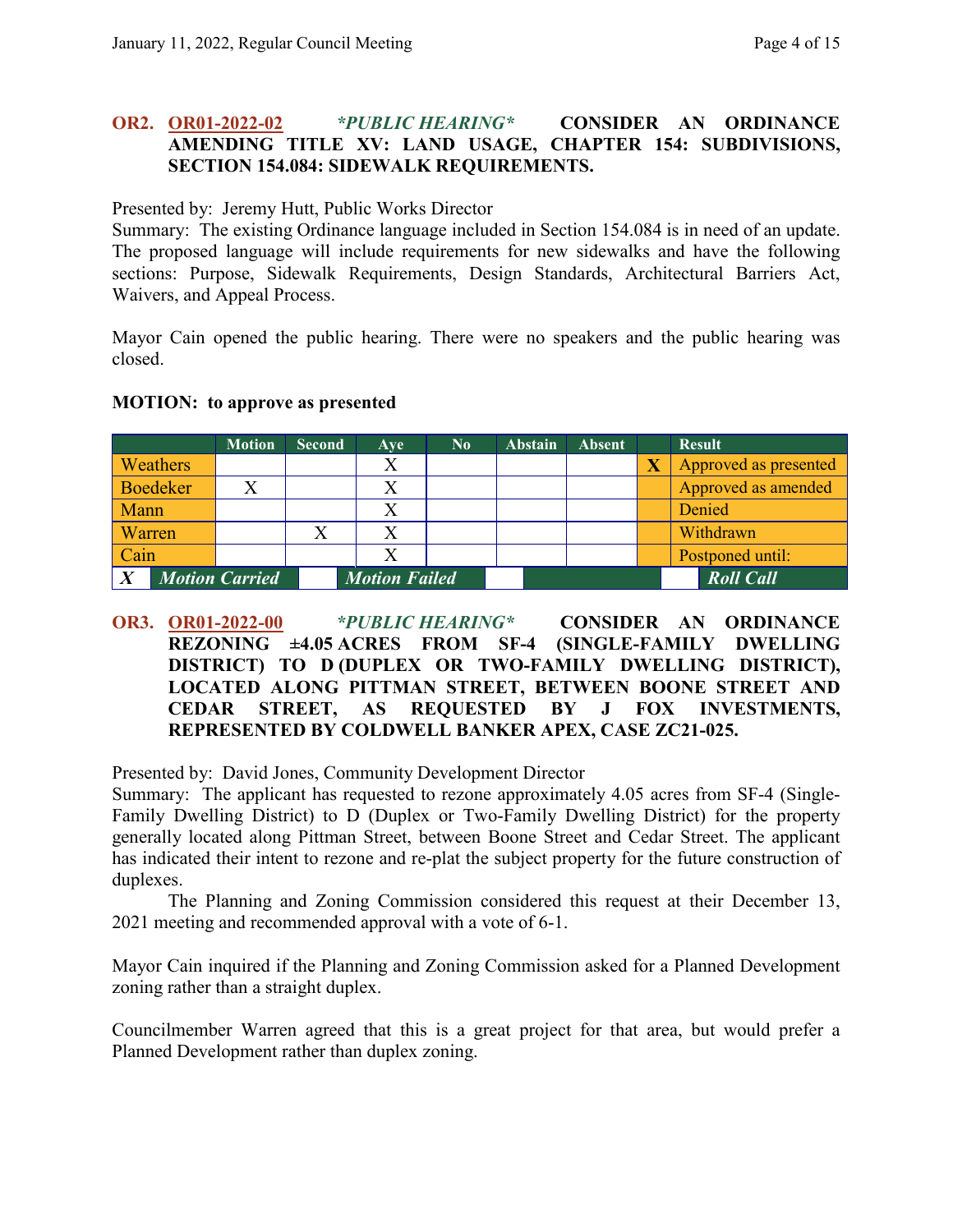Deanna King, Coldwell Banker was present representing the developer. Ms. King explained the owner tried to sell the property, but was unable because of the cost of infrastructure, but had not considered the PD. The Mayor also asked concerning abandoning the road behind the proposed development assigning it to the adjacent property owners. There was discussion regarding this area.

Mayor Cain opened the public hearing. There were no speakers and the public hearing was closed.

|                  |                 | <b>Motion</b>         | <b>Second</b> | Ave                  | $\mathbf{N_0}$ | <b>Abstain</b> | <b>Absent</b> | <b>Result</b>         |
|------------------|-----------------|-----------------------|---------------|----------------------|----------------|----------------|---------------|-----------------------|
|                  | <b>Weathers</b> |                       |               | Χ                    |                |                |               | Approved as presented |
|                  | Boedeker        |                       |               |                      |                |                |               | Approved as amended   |
| <b>Mann</b>      |                 |                       |               |                      |                |                |               | Denied                |
| Warren/          |                 |                       |               |                      |                |                |               | Withdrawn             |
| Cain             |                 |                       |               |                      |                |                |               | Postponed until:      |
| $\boldsymbol{X}$ |                 | <b>Motion Carried</b> |               | <b>Motion Failed</b> |                |                |               | <b>Roll Call</b>      |

# **MOTION: to deny without prejudice**

# **OR4. OR01-2022-03** *\*PUBLIC HEARING\** **CONSIDER AN ORDINANCE REZONING ±0.68 ACRES FROM M1 (LIGHT INDUSTRIAL DISTRICT) TO SF-4 (SINGLE-FAMILY DWELLING DISTRICT), LOCATED AT 208 POST OAK STREET, AS REQUESTED BY JACK BARNES, REPRESENTED BY RICKEY MARRS, CASE ZC21-030.**

Presented by: David Jones, Community Development Director

Summary: The applicant has requested to rezone approximately 0.68 acres from M1 (Light Industrial District) to SF-4 (Single-Family District) for the property located at 208 Post Oak Street. The applicant has indicated their intent to rezone the subject property for future construction of a single-family residence adjacent to the existing single-family home.

The Planning and Zoning Commission considered this request at their December 13, 2021 meeting and recommended approval with a vote of 7-0.

Mayor Cain briefly left the room and Mayor Pro Tem Boedeker lead the discussion.

Mayor Pro Tem Boedeker opened the public hearing. There were no speakers and the public hearing was closed.

Proponent Rickey Marrs was available via teleconference should the council have any questions.

# **MOTION: to approve as presented**

|          | <b>Motion</b> | Second | Ave | N <sub>0</sub> | <b>Abstain</b> | <b>Absent</b> | <b>Result</b>         |
|----------|---------------|--------|-----|----------------|----------------|---------------|-----------------------|
| Weathers |               |        |     |                |                |               | Approved as presented |
| Boedeker |               |        |     |                |                |               | Approved as amended   |
| Mann     |               |        |     |                |                |               | Denied                |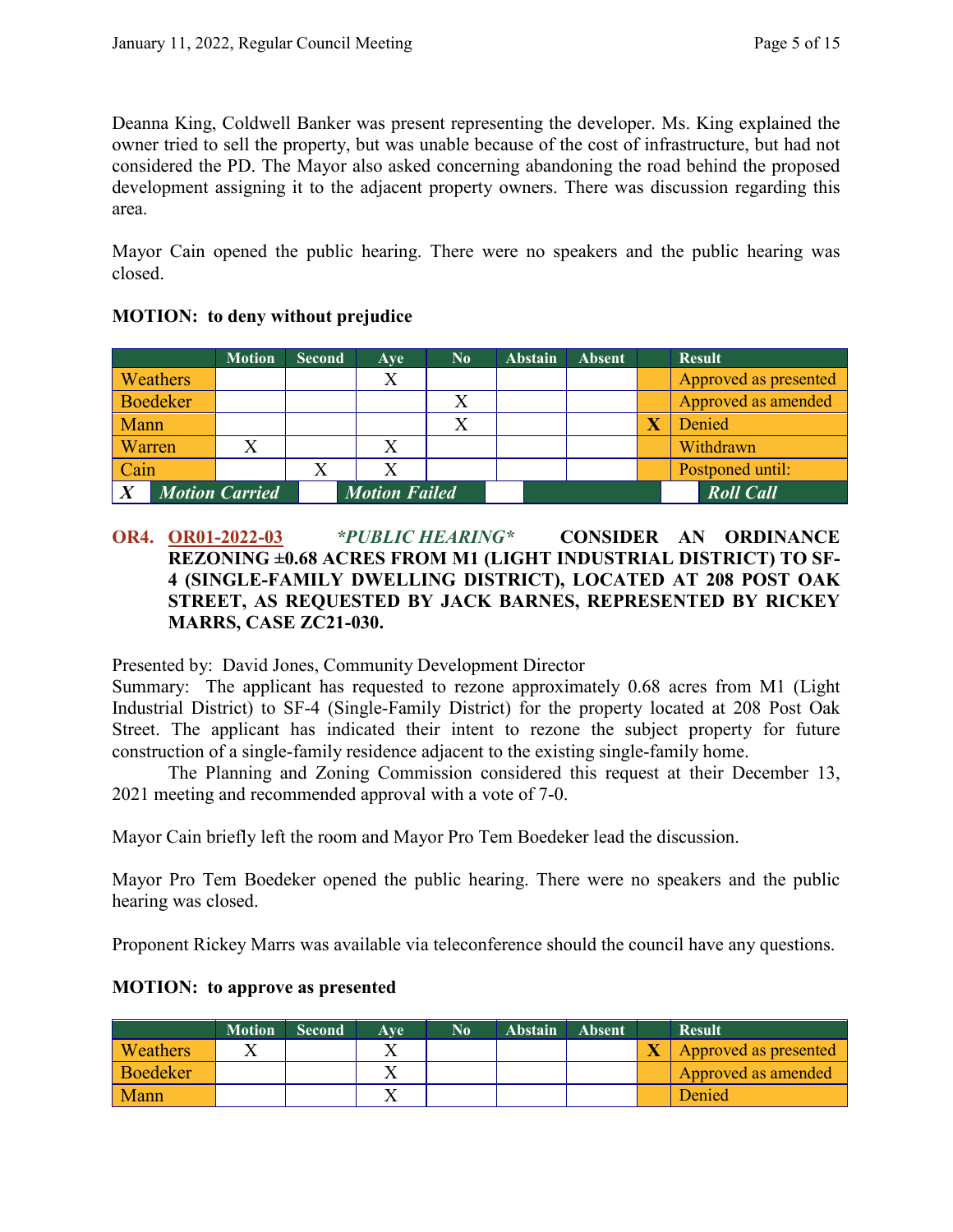|      | Warren |                       | ∡⊾                   |  |  |  | Withdrawn        |  |
|------|--------|-----------------------|----------------------|--|--|--|------------------|--|
| Cain |        |                       |                      |  |  |  | Postponed until: |  |
|      |        | <b>Motion Carried</b> | <b>Motion Failed</b> |  |  |  | <b>Roll Call</b> |  |

# **OR5. OR01-2022-04** *\*PUBLIC HEARING\** **CONSIDER AN ORDINANCE REZONING ±13.92 ACRES FROM M1 (LIGHT INDUSTRIAL DISTRICT) TO M1/SUP (LIGHT INDUSTRIAL DISTRICT WITH A SPECIFIC USE PERMIT FOR PARKING LOT TRUCKS/TRAILERS AND MINI WAREHOUSES) LOCATED SOUTH OF INDUSTRIAL BOULEVARD AND APPROXIMATELY 680 FEET EAST OF NORTH MAIN STREET, AS REQUESTED BY INDUSTRIAL PROPERTY, LLC, CASE ZC21-026.**

Presented by: David Jones, Community Development Director

Summary: The applicant is requesting a Specific Use Permit (SUP) to develop a parking lot for trucks, trailers, and recreational vehicles (RVs) for the property located south of Industrial Boulevard and east of North Main Street. The property is located in the Commercial/Industrial Overlay District, whose purpose is to provide for a combination of commercial and industrial uses in a consistent manner throughout the overlay as well as enhance the visual image of the Chisholm Trail Parkway and U.S. Highway 67 corridors. Within the Commercial/Industrial Overlay District, the proposed use of a parking lot for trucks, trailers and RVs requires approval of an SUP from the Planning and Zoning Commission and City Council.

The applicant has provided a site plan that will be included as part of the SUP ordinance. The applicant has indicated that the parking lot will consist of 86 parking spaces that will be 14 feet wide by 80 feet long to accommodate truck, trailer and RV parking and will be developed in two phases, as generally shown on the site plan. Phase 1 will consist of 31 parking spaces and Phase 2 will consist of 55 parking spaces.

The Planning and Zoning Commission considered this request at their December 13, 2021 meeting and recommended approval with a vote of 7-0 with the following conditions:

- 1. Limit the parking lot for trucks and trailers only (no RVs);
- 2. Provide a 10-foot landscape buffer along US Highway 67 with trees planted along the fence line; and
- 3. A waiver from remaining landscaping requirements, as requested by the applicant.

Mayor Pro Tem Boedeker opened the public hearing.

Proponent William Brown was available in person and answered questions of the Council.

There were no further speakers and Mayor Pro Tem Boedeker closed the public hearing

#### **MOTION**: **to approve the SUP with the requirement the property be limited to the parking of trucks and trailers only, no RV's, and waive the landscaping requirements including the buffer of trees**

|                 | <b>Motion</b> | <b>Second</b> | Ave | No <sup>1</sup> | Abstain | <b>Absent</b> | <b>Result</b>         |
|-----------------|---------------|---------------|-----|-----------------|---------|---------------|-----------------------|
| <b>Weathers</b> |               |               |     |                 |         |               | Approved as presented |
| <b>Boedeker</b> |               |               |     |                 |         |               | Approved as amended   |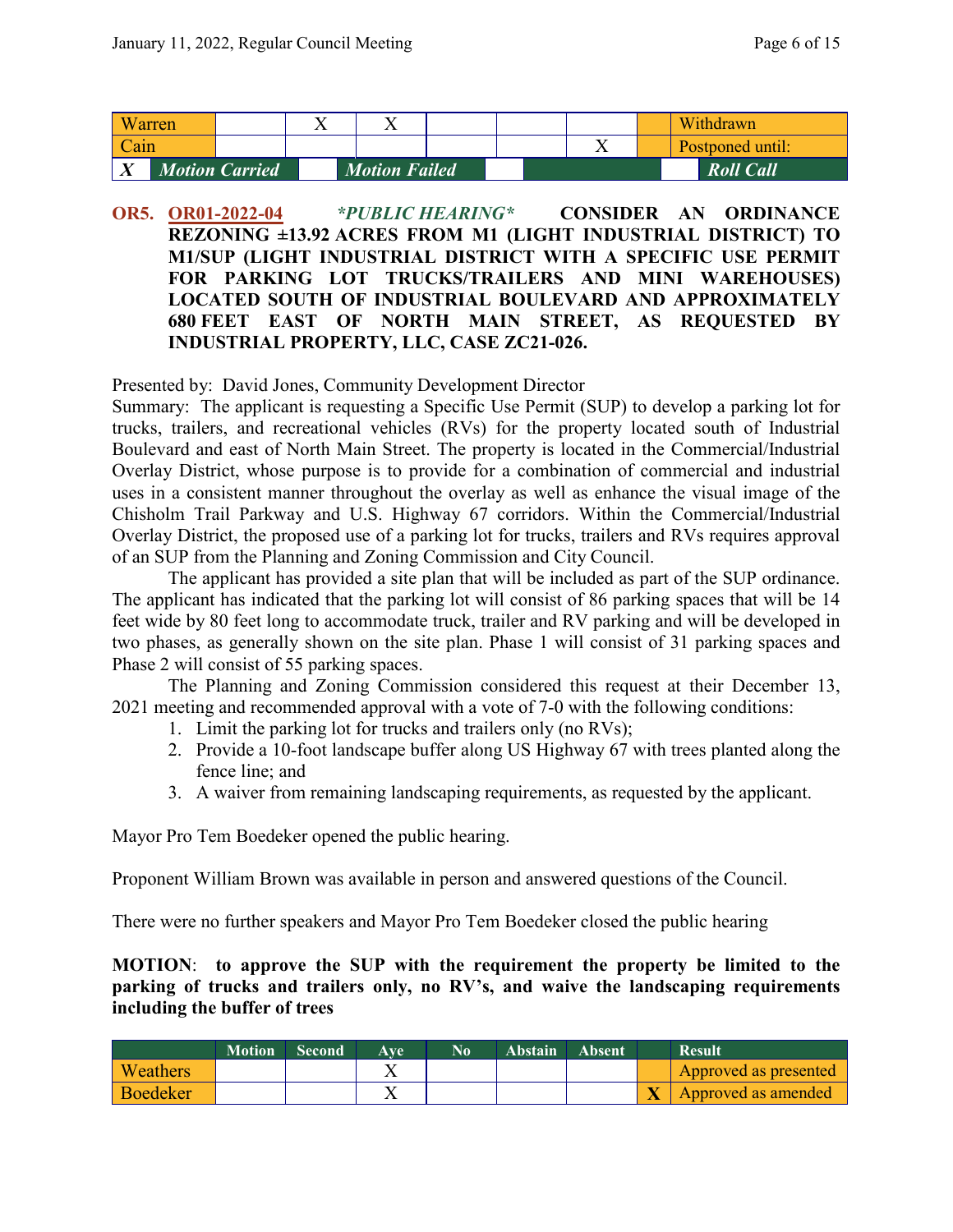| Mann         |        |                       | Λ                    |  |  | Denied           |
|--------------|--------|-----------------------|----------------------|--|--|------------------|
|              | Warren |                       |                      |  |  | Withdrawn        |
| Cain         |        |                       |                      |  |  | Postponed until: |
| $\mathbf{v}$ |        | <b>Motion Carried</b> | <b>Motion Failed</b> |  |  | <b>Roll Call</b> |

**OR6. OR01-2022-05** *\*PUBLIC HEARING\** **CONSIDER AN ORDINANCE REZONING ±84.73 ACRES FROM C0 (NON-RETAIL DISTRICT) AND SF-4 (SINGLE-FAMILY DWELLING DISTRICT) TO PD (PLANNED DEVELOPMENT DISTRICT), LOCATED APPROXIMATELY 1,700 FEET WEST OF NOLAN RIDGE DRIVE, BETWEEN WEST KILPATRICK AVENUE AND U.S. HIGHWAY 67, AS REQUESTED BY BATES FARMS LP, REPRESENTED BY CLAYMOORE ENGINEERING, CASE ZC21-021.**

Presented by: David Jones, Community Development Director

Summary: The applicant has requested to rezone approximately 84.73 acres from C0 (Non-Retail District) and SF-4 (Single-Family Dwelling District) to PD (Planned Development District) for the property generally located approximately 1,700 feet west of Nolan Ridge Drive, between West Kilpatrick Avenue and US Highway 67.

The Planned Development (PD) is for a single-family residential development, to be known as the Bates Ridge subdivision. The proposed development will contain 375 single-family lots, with a total of 280 50-foot wide lots and 95 60-foot wide lots. The proposed density is 4.43 units per acre, with an average lot area of 7,247 square feet. The applicant is requesting a base zoning of the SF-4 District with some deviations, including minimum lot width, lot area and building setbacks. The applicant is proposing amenities within approximately 3.5 acres of open space, including enhanced landscaping along US Highway 67 and pocket parks for the community that include a dog park and play-scape area.

The Planning and Zoning Commission considered this request at their October 25, 2021 meeting and at the request of the applicant; it was tabled to December 13, 2021. Following the October meeting the applicant submitted a revised development plan based on P&Z's feedback and at the December 13<sup>th</sup> meeting, the revised plan was recommended for approval with a vote of 6-1 with the following conditions:

- 1. Provide trees in the dog park; and
- 2. Include the visuals of the open space amenities as shown in the applicant's presentation.

Mayor Cain opened the public hearing. Members of the public who registered to speak with the City Secretary were invited to come forward.

Proponent Helen Eve Beadle, representative of Claymore Engineering was present and gave a presentation to the council.

Kim Gill was present in person should the Council have questions.

Kyle Gill was present via teleconference should the Council have questions.

There were no further speakers and Mayor Cain closed the public hearing.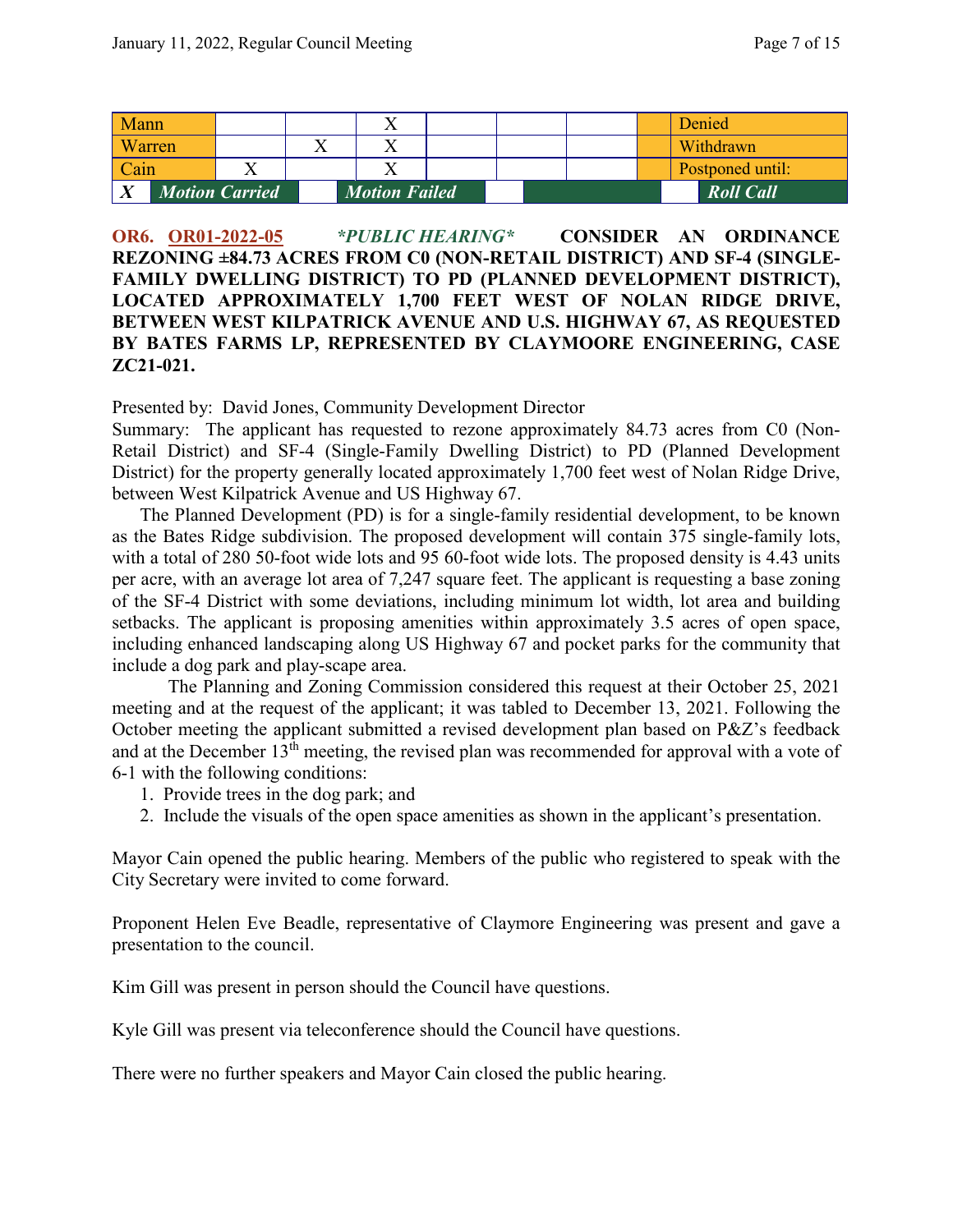|               |                 | <b>Motion</b>         | <b>Second</b> | Ave                  | $\bf No$ | <b>Abstain</b> | <b>Absent</b> | <b>Result</b>         |
|---------------|-----------------|-----------------------|---------------|----------------------|----------|----------------|---------------|-----------------------|
|               | <b>Weathers</b> |                       |               |                      |          |                |               | Approved as presented |
|               | Boedeker        |                       |               |                      |          |                |               | Approved as amended   |
| <b>Mann</b>   |                 |                       |               |                      |          |                |               | Denied                |
| <b>Warren</b> |                 |                       |               |                      |          |                |               | Withdrawn             |
| Cain          |                 |                       |               |                      |          |                |               | Postponed until:      |
|               |                 | <b>Motion Carried</b> |               | <b>Motion Failed</b> |          |                |               | <b>Roll Call</b>      |

**MOTION: to approve as presented, including the two recommendations made by the Planning and Zoning Commission**

#### **RS4. RS01-2022-04 CONSIDER A RESOLUTION APPROVING THE FINAL PLAT OF LIVE OAKS APARTMENTS, BEING ±29.072 ACRES, LOCATED 1,000 FEET NORTH OF MT. CARMEL ROAD AND ON THE WEST SIDE OF NORTH MAIN STREET; AS REQUESTED BY CLEBURNE OZF, LLC, REPRESENTED BY C. RYAN VOORHEES, CASE PC21-054.**

Presented by: David Jones, Community Development Director

Summary: The applicant is requesting approval of the final plat for Live Oaks Apartments, which consists of one multi-family residential lot and one commercial lot.

The final plat meets all of the minimum requirements as outlined in PD-OR02-2020-17 and Chapter 154 of the Code of Ordinances. The Planning and Zoning Commission considered this request at their December 13, 2021 meeting and recommended approval with a vote of 7-0.

Proponent Mark Westfall was available via teleconference should the council have questions.

|                       |                 | <b>Motion</b> | <b>Second</b> | Ave                  | $\bf No$ | <b>Abstain</b> | <b>Absent</b> |                         | <b>Result</b>         |
|-----------------------|-----------------|---------------|---------------|----------------------|----------|----------------|---------------|-------------------------|-----------------------|
|                       | <b>Weathers</b> |               |               |                      |          |                |               | $\overline{\textbf{X}}$ | Approved as presented |
|                       | <b>Boedeker</b> |               |               |                      |          |                |               |                         | Approved as amended   |
| Mann                  |                 |               |               |                      |          |                |               |                         | Denied                |
| Warren                |                 |               |               |                      |          |                |               |                         | Withdrawn             |
| Cain                  |                 |               |               |                      |          |                |               |                         | Postponed until:      |
| <b>Motion Carried</b> |                 |               |               | <b>Motion Failed</b> |          |                |               |                         | <b>Roll Call</b>      |

#### **MOTION: to approve as presented**

**RS5. RS01-2022-05 CONSIDER A RESOLUTION APPROVING THE PRELIMINARY PLAT OF CATES RANCH, AN ADDITION TO THE EXTRATERRITORIAL JURISDICTION (ETJ) OF THE CITY OF CLEBURNE BEING ±84.292 ACRES, LOCATED ON THE EAST SIDE OF COUNTY ROAD 1229 AND APPROXIMATELY 3,000 FEET NORTH OF WEST FM 4, AS REQUESTED BY GODLEY PROPERTIES, LLC AND CAROLYN L. PREISSINGER, REPRESENTED BY TRENNON MASSENGALE, CASE PC21- 056.**

Presented by: David Jones, Community Development Director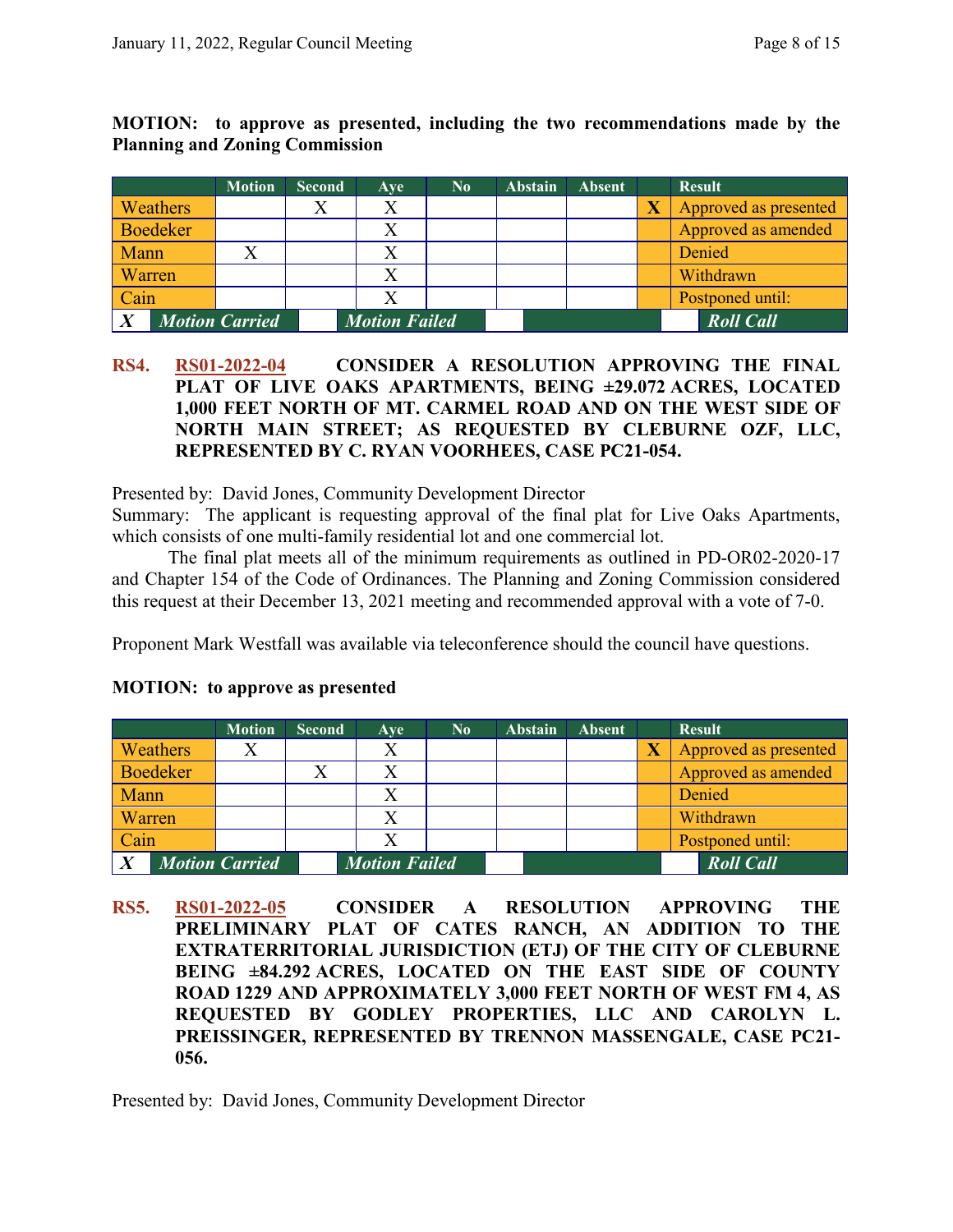Summary: The applicant is requesting approval of the preliminary plat for Cates Ranch, which consists of 36 residential lots, generally located on the east side of County Road 1229, approximately 3,000 feet north of West FM 4 within the City's Extraterritorial Jurisdiction (ETJ).

The preliminary plat meets all of the minimum requirements as outlined in Chapter 154 of the Code of Ordinances. The Planning and Zoning Commission considered this request at their December 13, 2021 meeting and recommended approval with a vote of 6-0-1, with Commissioner Saunders abstaining from the vote.

|          | <b>Motion</b>         | <b>Second</b> | Ave                  | N <sub>0</sub> | <b>Abstain</b> | <b>Absent</b> |                       | <b>Result</b>         |
|----------|-----------------------|---------------|----------------------|----------------|----------------|---------------|-----------------------|-----------------------|
| Weathers |                       |               | X                    |                |                |               | $\overline{\text{X}}$ | Approved as presented |
| Boedeker |                       |               |                      |                |                |               |                       | Approved as amended   |
| Mann     |                       |               |                      |                |                |               |                       | Denied                |
| Warren   |                       |               |                      |                |                |               |                       | Withdrawn             |
| Cain     |                       |               |                      |                |                |               |                       | Postponed until:      |
|          | <b>Motion Carried</b> |               | <b>Motion Failed</b> |                |                |               |                       | <b>Roll Call</b>      |

#### **MOTION: to approve as presented**

**OR8. OR01-2022-06 CONSIDER AN ORDINANCE EXTENDING AND EXPANDING THE EXTRATERRITORIAL JURISDICTION (ETJ) OF THE CITY OF CLEBURNE, JOHNSON COUNTY, TEXAS FOR A PORTION OF PROPERTY LOCATED IN THE JAMES WALLACE SURVEY, ABSTRACT NO 890, LOCATED AT 2908 EAST FM 4, AS REQUESTED BY DOUG AND ROGER MATHIS, REPRESENTED BY OAK AND ASH REALTY, CASE GC21- 010.**

Presented by: David Jones, Community Development Director

Summary: A petition for voluntary expansion of the City's extraterritorial jurisdiction (ETJ) has been filed by the property owners of land located at 2908 East FM 4. Although the majority of the approximately 77.17 acre property is already located in Cleburne's ETJ, approximately 23 acres is located solely within Johnson County's jurisdiction.

The property owners are requesting the City's ETJ be extended to include the approximately 23 acres of land, pursuant to Section 42.022 of the Texas Local Government Code. Pursuant to Section 1.3 of the City's Charter, the City Council may by ordinance extend its ETJ boundaries and no public hearing is required for this request.

Petitioners Ryan Studdard and Mike Easter were available in person should the council have questions.

|                 | <b>Motion</b> | <b>Second</b> | Ave | No | <b>Abstain</b> | Absent | <b>Result</b>         |
|-----------------|---------------|---------------|-----|----|----------------|--------|-----------------------|
| <b>Weathers</b> |               |               |     |    |                |        | Approved as presented |
| <b>Boedeker</b> |               |               |     |    |                |        | Approved as amended   |
| <b>Mann</b>     |               |               |     |    |                |        | Denied                |

# **MOTION: to approve as presented**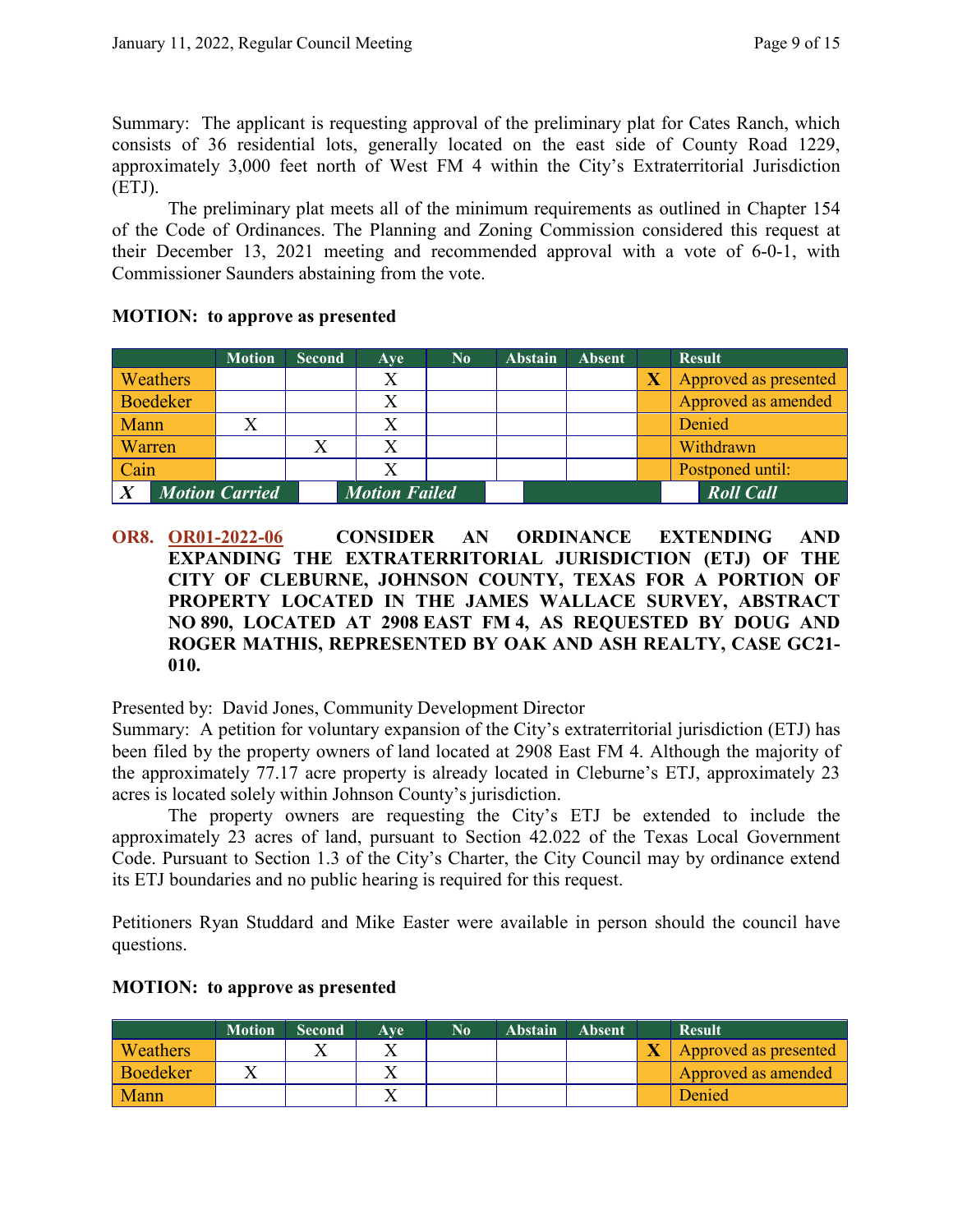|             | Warren |                       | ∡⊾                   |  |  |  | Withdrawn        |
|-------------|--------|-----------------------|----------------------|--|--|--|------------------|
| Cain        |        |                       |                      |  |  |  | Postponed until: |
| $\mathbf v$ |        | <b>Motion Carried</b> | <b>Motion Failed</b> |  |  |  | <b>Roll Call</b> |

# **OR9. OR01-2022-07** *\*PUBLIC HEARING\** **CONSIDER AN ORDINANCE APPROVING AN AMENDED FINANCE AND PROJECT PLAN FOR TAX INCREMENT FINANCING REINVESTMENT ZONE NUMBER ONE.**

Presented by: Chris Fuller, Deputy City Manager

Summary: The Tax Increment Reinvestment Zone Number One (TIRZ 1) Board of Directors met on December 10, 2021, where they unanimously approved changes to the Finance and Project Plan, which was last revised on November 10, 2020. The purpose of this item is to amend the Financing and Project Plan for TIRZ 1 to increase the total estimated project costs from \$9,158,400 to \$10,204,545, while leaving existing projects in the plan unchanged.

The funding allocation within the Project Plan:

1) Allocate \$1,046,145 to project #6 "Sparks Drive (SH121 to east)"

Mayor Cain opened the public hearing. There were no speakers and the public hearing was closed.

|        |                 | <b>Motion</b>         | <b>Second</b> | Ave                  | $\bf No$ | <b>Abstain</b> | <b>Absent</b> |                         | <b>Result</b>         |
|--------|-----------------|-----------------------|---------------|----------------------|----------|----------------|---------------|-------------------------|-----------------------|
|        | Weathers        |                       |               |                      |          |                |               | $\overline{\textbf{X}}$ | Approved as presented |
|        | <b>Boedeker</b> |                       |               |                      |          |                |               |                         | Approved as amended   |
| Mann   |                 |                       |               |                      |          |                |               |                         | Denied                |
| Warren |                 |                       |               |                      |          |                |               |                         | Withdrawn             |
| Cain   |                 |                       |               |                      |          |                |               |                         | Postponed until:      |
|        |                 | <b>Motion Carried</b> |               | <b>Motion Failed</b> |          |                |               |                         | <b>Roll Call</b>      |

#### **MOTION: to approve as presented**

#### **RS6. RS01-2022-06** *\*PUBLIC HEARING\** **CONSIDER A RESOLUTION ESTABLISHING THE CITY OF CLEBURNE PROPERTY ASSESSED CLEAN ENERGY ("PACE") PROGRAM.**

Presented by: Grady Easdon, Economic Development Manager

Summary: On December 14, 2021, City Council adopted a Resolution of Intent to establish the Property Assessed Clean Energy (PACE) Program for the City of Cleburne and set January 11, 2022 as the public hearing date for establishing the program.

The Property Assessed Clean Energy (PACE) Program is an economic development tool that provides low-cost, long-term financing for commercial, industrial, and multi-family properties. Under the program, loans are made available by financial institutions to property owners for buildings that implement energy-efficient, distributed generation, water conservation and other "green" building strategies. The program is authorized by Chapter 399 of the Local Government Code in 2013 and has been approved for use in 33 states, and 500 counties and cities nationwide. In Texas, approximately 50 cities and counties have adopted PACE programs.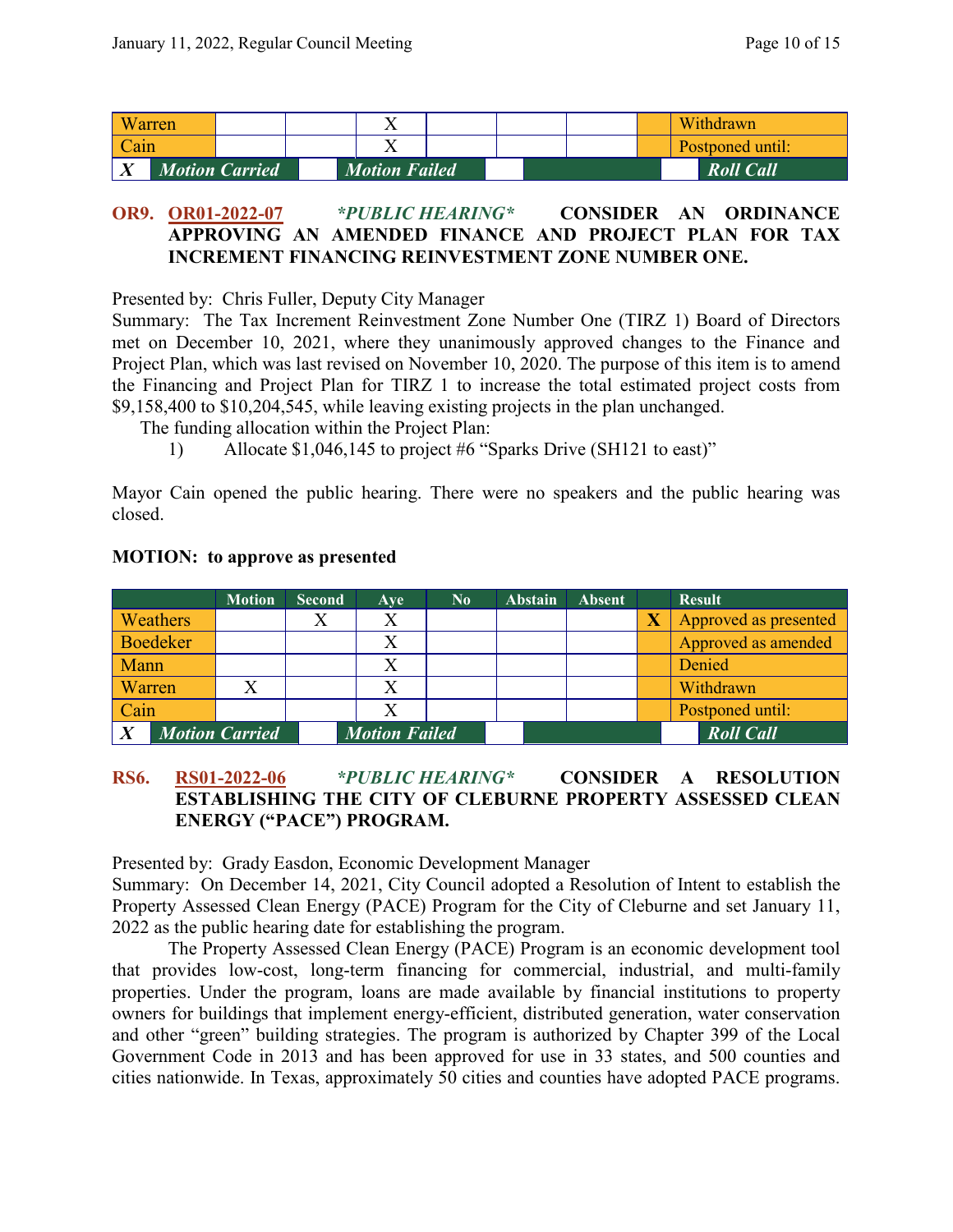The PACE program encourages energy efficiency, conservation, green building strategies and economic development without the use of taxpayer dollars.

There are limited risks with the program. The City is indemnified from all financial risk related to the loans. Risks are associated with requirements for notifications to property owners related to liens or assessments or risks related to the administrators. If the City becomes dissatisfied with an administrator, the agreement may be terminated with 30 days' notice. If an administrator goes out of business, the City may assign its properties to an alternate administrator.

A professional services agreement with Lone Star PACE for administration of the program is also on this agenda (January 11, 2022). Program administration is not exclusive and agreements for program administration with other companies may be forwarded to Council for consideration at a later date.

Mayor Cain opened the public hearing. There were no speakers and the public hearing was closed.

Mr. Glenn Silva, representative of Lone Star Pace, LLC, was available via teleconference and answered questions of the Council.

|                       |                 | <b>Motion</b> | <b>Second</b> | Ave                  | $\mathbf{N_0}$ | Abstain | <b>Absent</b> |                         | <b>Result</b>         |
|-----------------------|-----------------|---------------|---------------|----------------------|----------------|---------|---------------|-------------------------|-----------------------|
|                       | Weathers        | Χ             |               | Χ                    |                |         |               | $\overline{\textbf{X}}$ | Approved as presented |
|                       | <b>Boedeker</b> |               |               |                      |                |         |               |                         | Approved as amended   |
| Mann                  |                 |               |               |                      |                |         |               |                         | Denied                |
| Warren                |                 |               |               | X                    |                |         |               |                         | Withdrawn             |
| Cain                  |                 |               |               |                      |                |         |               |                         | Postponed until:      |
| <b>Motion Carried</b> |                 |               |               | <b>Motion Failed</b> |                |         |               |                         | <b>Roll Call</b>      |

#### M**OTION: to approve as presented**

**RS7. RS01-2022-07 CONSIDER A RESOLUTION AUTHORING A PROFESSIONAL SERVICES AGREEMENT WITH LONE STAR PACE, LLC TO ACT AS AUTHORIZED REPRESENTATIVE IN THE ADMINISTRATION OF THE CITY OF CLEBURNE PROPERTY ASSESSED CLEAN ENERGY ("PACE") PROGRAM.**

Presented by: Grady Easdon, Economic Development Manager

Summary: The Professional Services Agreement is with Lone Star PACE for administration of loans associated with the program. The agreement has specific scope included, but generally includes the following:

- Community Outreach. This involves promoting the program, training contractors, and maintaining documents and an associated website.
- Application and Approval Process. This involves making the application available, reviewing applications to ensure that they are appropriate and complete, and coordinating with reviewers, owners, contractors, and lenders from application through closing of the loan.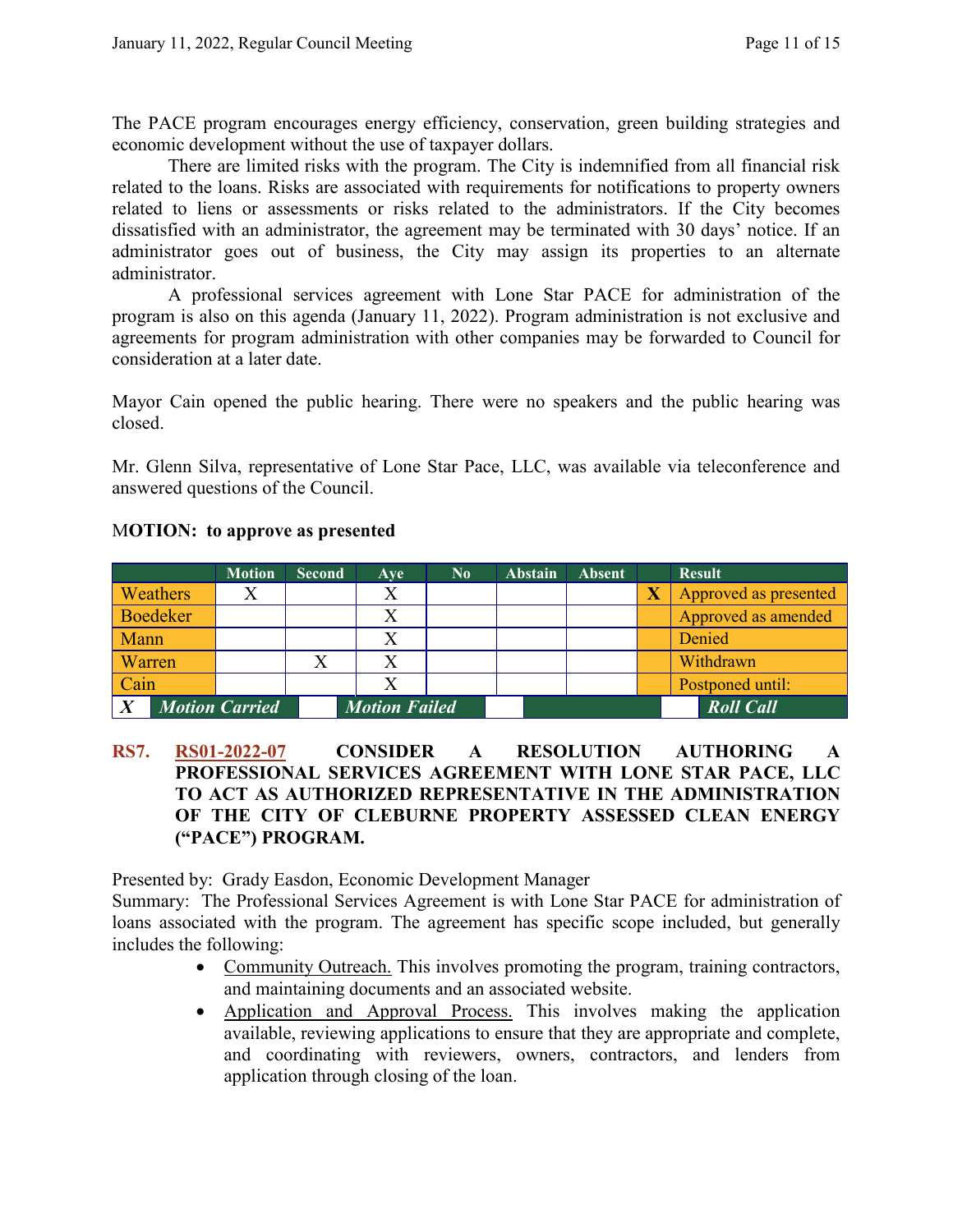• Managing and Reporting. This involves tracking status of loans, providing notices for assessments, and providing annual reports to the City.

There is no expenditure of City funds with this agreement. All costs are paid through loan application fees, loan closing fees, and a percentage of the outstanding balance on the loan. Program administration is not exclusive and agreements for program administration with other companies may be forwarded to Council for consideration at a later date.

Mr.Glenn Silva / Mr.Lee McCormick, Representative of Lone Star Pace, LLC was available, via teleconference, should the Council have questions.

|          | <b>Motion</b>         | <b>Second</b> | Ave                  | N <sub>0</sub> | <b>Abstain</b> | <b>Absent</b> | <b>Result</b>         |
|----------|-----------------------|---------------|----------------------|----------------|----------------|---------------|-----------------------|
| Weathers |                       |               | Χ                    |                |                |               | Approved as presented |
| Boedeker |                       |               |                      |                |                |               | Approved as amended   |
| Mann     |                       |               | Χ                    |                |                |               | Denied                |
| Warren   |                       |               | X                    |                |                |               | Withdrawn             |
| Cain     |                       |               |                      |                |                |               | Postponed until:      |
|          | <b>Motion Carried</b> |               | <b>Motion Failed</b> |                |                |               | <b>Roll Call</b>      |

# **MOTION: to approve as presented**

# **OR10. OR01-2022-08 CONSIDER AN ORDINANCE AWARDING BIDS AND AUTHORIZING THE SALE OF CERTAIN CITY-OWNED PROPERTIES.**

Presented by: Grady Easdon, Economic Development Manager

Summary: City staff solicited sealed bids for the sale of city-owned properties located at 1903 North Granbury Street, (old fire station #3) and three vacant lots located at 401 Royal Street, 402 Robbins Street, and 403 Royal Street (site of old Earl Williams Grocery, formerly 614 North Brazos Street). Advertisements were placed in the Cleburne Times Review on November 13 and November 20 editions, which included a QR code directing to the website where the bid specifications and appraisals were located. Signs with QR codes were also posted at each location as well. Friday, December 3, 2021 at 5:00 was the deadline for all sealed bids. Bid openings were conducted separately for each property location beginning at 2:00 pm on Monday, December 6, 2021.

The bid results are as follows:

- 1903 North Granbury Street, Lot 14, Block 106, College Heights Addition
	- o High Bidder Shine Together, a non-profit charity represented by Shana Peacock
	- o Bid amount \$102,345.67
- 401 Royal Street, Lot 7R, Block 3, Santa Fe Addition
	- o High Bidder United Trinity Homes, LLC, Joel Sesmas
	- o Bid amount \$18,000
- 402 Robbins Street, Lot 2R, Block 3, Santa Fe Addition
	- o High Bidder United Trinity Homes, LLC, Joel Sesmas
	- o Bid amount \$2,000
- 403 Royal Street, Lot 6R, Block 3, Santa Fe Addition
	- o High Bidder United Trinity Homes, LLC, Joel Sesmas
	- o Bid amount \$18,000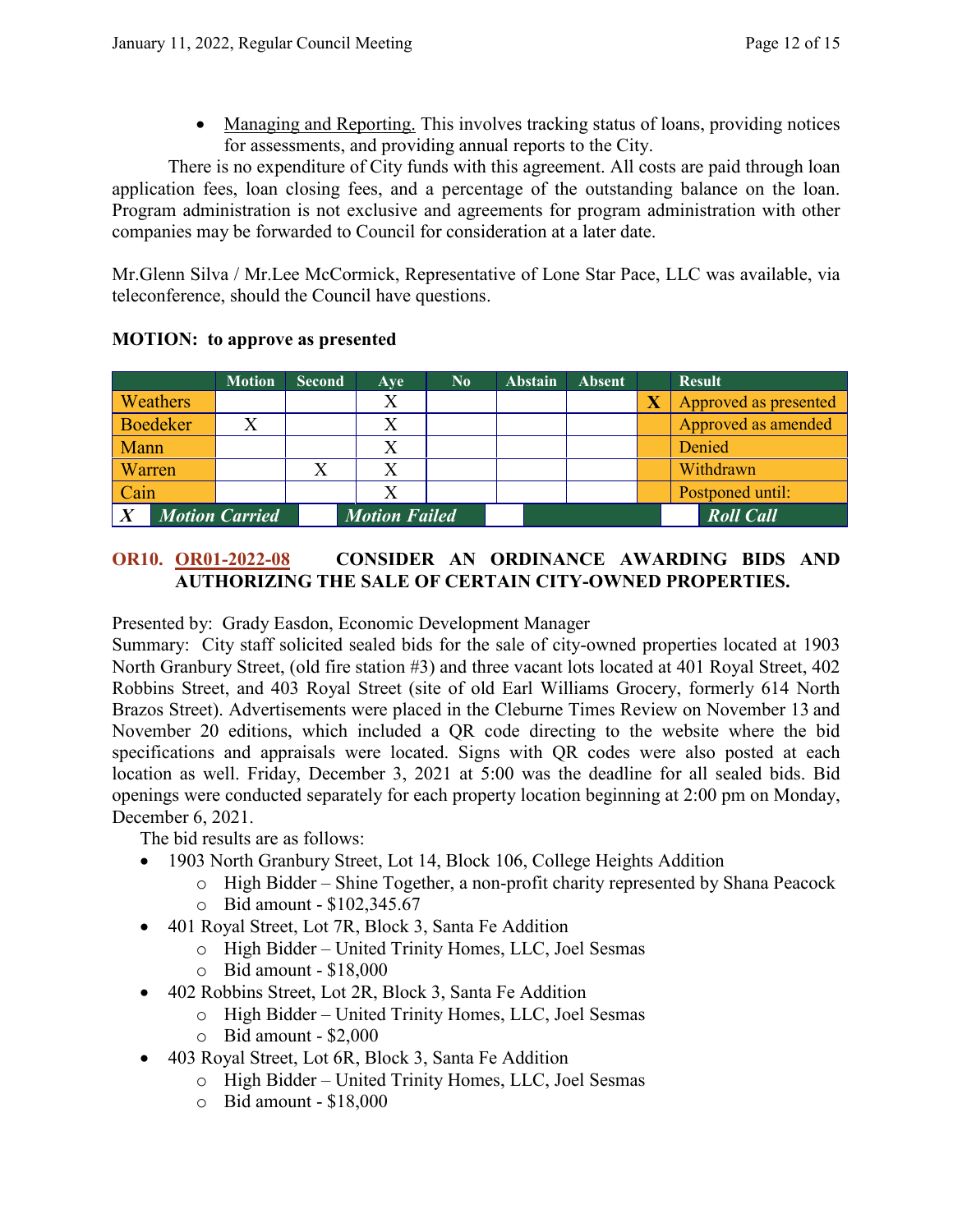Initially, there were no bids submitted for 402 Robbins St. Therefore, the high bidder for 401 and 403 Royal St, Joel Sesmas with United Trinity Homes, was given an opportunity to submit a bid.

Councilman Mann asked questions for staff regarding publications on the City's webpage, which staff was able to answer and if city property could be sold on courthouse steps.

Mayor Pro Tem questioned if consideration of a relator had been made.

City Attorney Dierker, confirmed all requirements for competitive bidding had been met.

|                 | <b>Motion</b>         | <b>Second</b> | Aye                  | $\bf No$ | <b>Abstain</b> | <b>Absent</b> |                         | <b>Result</b>         |
|-----------------|-----------------------|---------------|----------------------|----------|----------------|---------------|-------------------------|-----------------------|
| Weathers        |                       |               | Х                    |          |                |               | $\overline{\textbf{X}}$ | Approved as presented |
| <b>Boedeker</b> |                       |               |                      |          |                |               |                         | Approved as amended   |
| Mann            |                       |               |                      |          |                |               |                         | Denied                |
| Warren          |                       |               | Χ                    |          |                |               |                         | Withdrawn             |
| Cain            |                       |               |                      |          |                |               |                         | Postponed until:      |
|                 | <b>Motion Carried</b> |               | <b>Motion Failed</b> |          |                |               |                         | <b>Roll Call</b>      |

#### **RS8. RS01-2022-08 CONSIDER A RESOLUTION AUTHORIZING A MEMORANDUM OF UNDERSTANDING WITH CLEBURNE INDEPENDENT SCHOOL DISTRICT REGARDING THE WAIVING OF CERTAIN BUILDING PERMIT AND INSPECTION FEES FOR THE EXPANSION AND RENOVATION OF WHEAT AND SMITH MIDDLE SCHOOLS.**

Presented by: Steve Polasek, City Manager

Summary: The Cleburne Independent School District (CISD) is currently in the early stages of a significant expansion and renovation project involving the Wheat Middle School campus and minor improvements to the Smith Middle School campus. Estimated at approximately \$66.0 million dollars, this project will play a prominent role in the community for generations to come. Given the size, scope and cost, these projects will generate significant building permit and inspection fees initially estimated at about \$40,000. There exists the opportunity for the City to assist the CISD by waiving a portion of the building permit fees (fifty percent) up to an amount not to exceed \$20,000, excluding any mechanical, electrical and plumbing contractor registration permits or any costs tied to the delivery of water and waste water service. This would allow the CISD to invest these additional funds back into the projects for the long-term benefit of the students and community. Since we are not anticipating any third party reviews with these projects, it would also ensure that the City is able to recover its costs pertaining to inspections and the issuance of permits.

The City previously provided a similar exemption in August of 2017 by agreeing to waive a portion of the fees (up to \$60,000) associated with the improvements to Cleburne High School.

Kyle Heath, Cleburne Independent School District Superintendent was not present, but expressed his appreciation to the City Manager for the city's consideration on this item.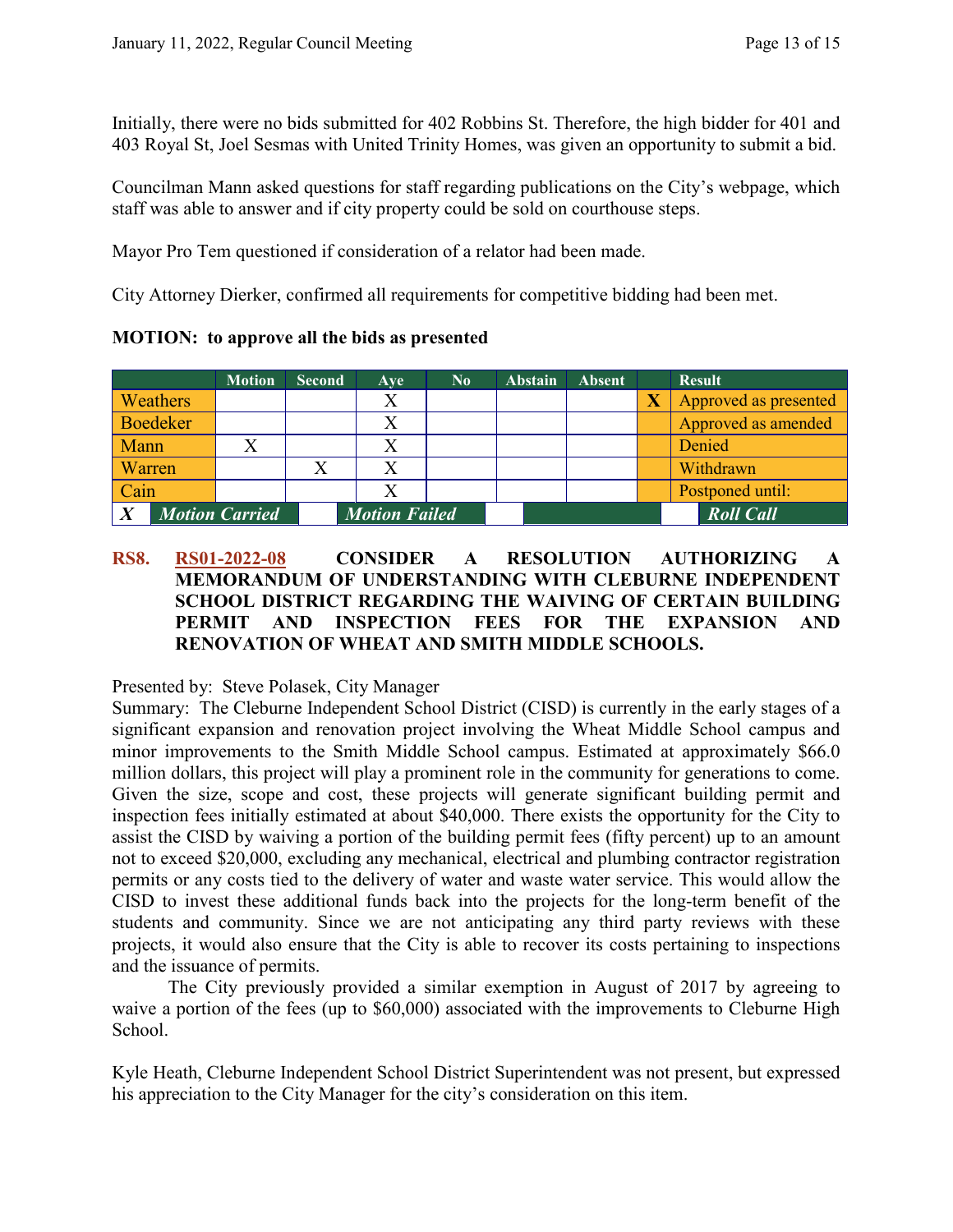#### **MOTION: to approve as presented**

|                       |          | <b>Motion</b> | <b>Second</b>        | Ave | $\bf No$ | <b>Abstain</b> | <b>Absent</b>    | <b>Result</b>         |
|-----------------------|----------|---------------|----------------------|-----|----------|----------------|------------------|-----------------------|
|                       | Weathers |               |                      | Χ   |          |                |                  | Approved as presented |
|                       | Boedeker |               |                      |     |          |                |                  | Approved as amended   |
| Mann                  |          |               |                      |     |          |                |                  | Denied                |
| Warren                |          |               |                      |     |          |                |                  | Withdrawn             |
| Cain                  |          |               |                      |     |          |                |                  | Postponed until:      |
| <b>Motion Carried</b> |          |               | <b>Motion Failed</b> |     |          |                | <b>Roll Call</b> |                       |

Mayor Cain recessed the Regular Council Meeting at 6:51 PM to discuss items legally posted in Executive Session.

# **EXECUTIVE SESSION**

Pursuant to the Open Meetings Act, Chapter 551, and the Texas Disaster Act, Chapter 418 of the Texas Government Code, Executive Session may be held at any time during the meeting that a need arises for the City Council to seek advice from the City Attorney as to any posted subject matter of this City Council Meeting.

**Section 551.071. Consultation with Attorney.** The City Council will convene into executive session to receive legal advice from the City Attorney on the following matters in which the duty of the City Attorney to the City's governmental body under the Texas Disciplinary Rules of Professional Conduct of the State Bar of Texas clearly conflicts with Chapter 551 of the Texas Government Code:

#### **EXE1.** Discuss Wright Farms Municipal Utility District

**EXE2.** Actions taken and to be taken related to securing the building located at 14 East Chambers Street (further described as the Southwest Corner of Caddo Street and Chambers Street)

**Section 551.074. Deliberation regarding Personnel Matters.** The City Council may convene in executive session to deliberate the appointment, employment, evaluation, reassignment, duties, discipline, or dismissal of a public officer or employee; or to hear a complaint or charge against an officer or employee, including deliberation regarding the following officers or employees:

**EXE3.** Succession planning for City Management

**Section 551.087. Deliberation Regarding Economic Development Negotiations.** The City Council will convene into executive session to deliberate the offer of financial or other incentives to a business prospect that the City seeks to have locate in the City and with which the City is conducting economic development negotiations related to the following matter: